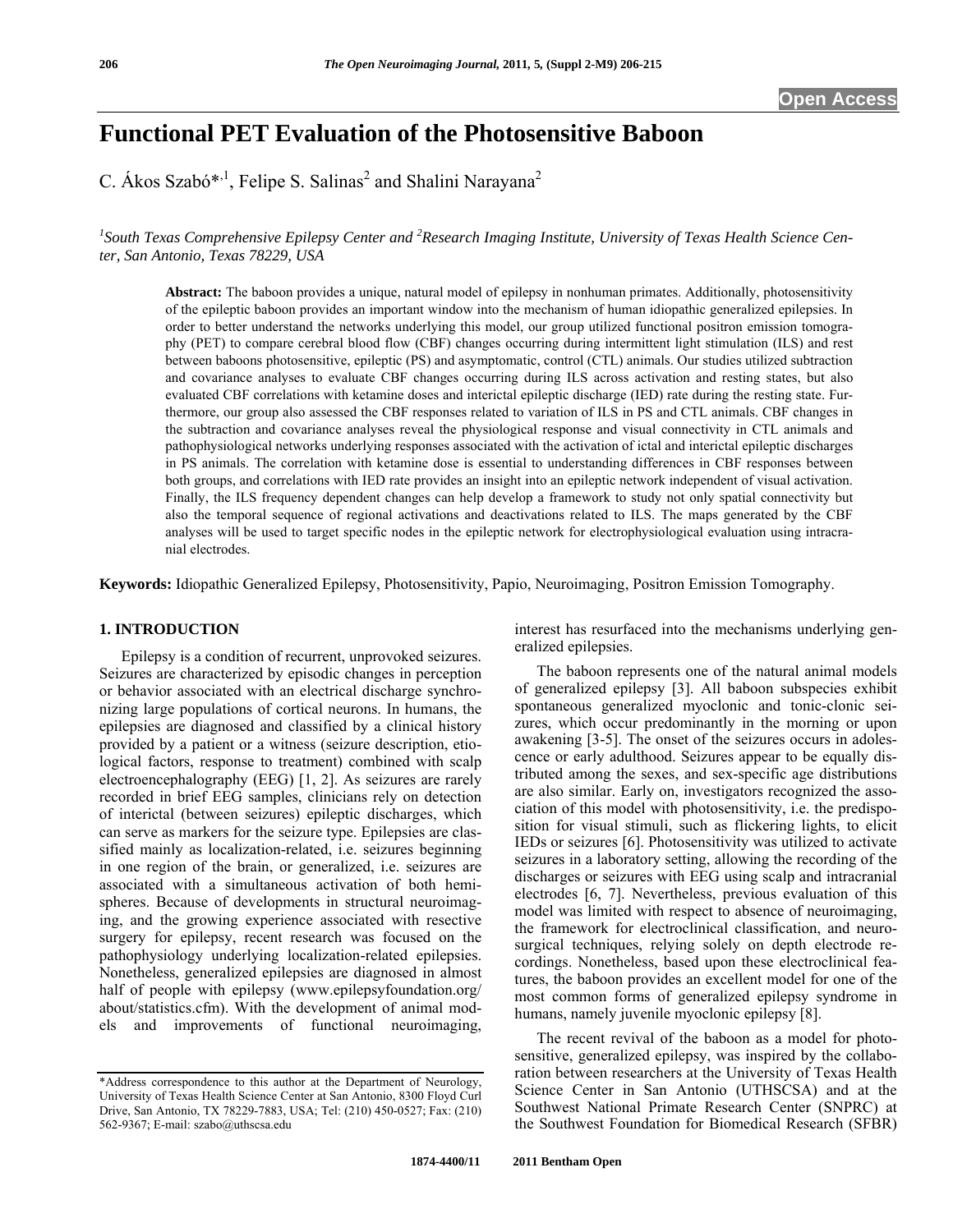in San Antonio. Scalp EEG studies were performed in over 600 baboons in the pedigreed colony housed at the SNPRC [9]. These studies provide a database for animal selection for the imaging studies, and the EEG phenotypes will be utilized for genetic linkage studies. All of the EEG studies lasted for about one hour, and included repeated trials of ILS. The baboons were sedated with ketamine, which at low doses, similar to humans with a predisposition to epilepsy, can activate IEDs [10, 11] without suppressing the photoparoxysmal response [12].

 Relying on the extensive background in functional positron emission tomography (PET) at the Research Imaging Institute of UTHSC at San Antonio, our goal was to map cerebral blood flow (CBF) changes at rest and during ILS using  $H_2$ <sup>15</sup>O-PET. The regional CBF changes would not only demonstrate connectivity of the visual pathways but also reflect those alterations of CBF associated with IEDs. The CBF maps can then be used to demonstrate the spatial distributions of activations and deactivations, and their directionality, eventually providing a target for intracranial electrode placement for electrophysiological monitoring. While  $H_2$ <sup>15</sup>O-PET is a reliable tool to image mildly sedated animals, as it is more lenient to motion artifact, including brief myoclonic seizures (in large part because the baboons are scanned after and not during ILS), its limitations compared to blood oxygen level dependent (BOLD) functional MRI is mainly its spatial and temporal resolution. Nonetheless, with the help of intracranial electrophysiological monitoring, we hope to prove whether CBF changes induced by ILS are related to a physiological connectivity or the generation or propagation of ictal or interictal epileptic discharges.

 Our work in this field initially focused on subtraction studies comparing CBF at rest and during ILS in PS and CTL baboons, but later incorporated correlation analyses with particular attention directed toward the dose-dependent effects of ketamine, which similarly to the EEG studies was used to lightly sedate the baboons, and the rate of interictal epileptic discharges, subtraction analyses assessing ILS frequency-dependent changes and covariance analyses correlating CBF changes with activation of the occipital lobes during ILS. All of these approaches have been instrumental in the evaluation of physiological CBF changes and connectivity in CTL baboons and delineating the epileptic networks in PS animals.

### **2. PREVIOUS PET RESEARCH IN THE BABOON**

 Prior to the introduction of MRI, PET played a central role in the localization of an epileptic focus in localizationrelated epilepsy. Early applications in the baboon included  $H<sub>2</sub><sup>15</sup>O-$ ,  $<sup>18</sup>FDG-$  and radioligand PET [13-15]. <sup>18</sup>FDG-PET</sup> was used in one study to evaluate metabolic changes associated experimentally-induced status epilepticus [13]. The authors found increased metabolism in the hemisphere ipsilateral to the intra-amygdalar kainic acid injection, suggesting that PET imaging can localize the seizure onset zone. Other studies evaluated the benzodiazepine receptor binding of an experimental GABAergic compound during the course of pentylenetetrazol induced generalized convulsive status epilepticus [14, 16]. Further developments in the temporal resolution of PET and MRI, as well as the ability to coregister the two modalities, revived the interest in  $H_2^{15}O-PET$  [17, 18]. Although functional, blood oxygen level dependent (BOLD) MRI yields may yield better spatial and temporal resolution of cerebral blood flow (CBF) than PET, leading to its increased utilization as the preferred modality for functional mapping, PET retains important advantages in multimodal imaging.

### **3. FUNCTIONAL PET IN THE BABOON**

### **3.1. Rationale**

 The epileptic baboon was one of the first natural animal models of epilepsy to be investigated. Early studies utilized its photosensitivity to activate interictal and ictal epileptic discharges in the laboratory. Scalp and intracranial EEG recordings provided the first insights about the generalized nature of the photoparoxysmal responses and spontaneous IEDs [6, 7, 19]. Intracranial electrophysiological recordings using depth electrodes indicated that spontaneous IEDs were maximally expressed in the motor and premotor cortices. In contrast to scalp EEG recordings in humans with photosensitive epilepsies, there was little to no evidence of epileptic activity generated by the occipital lobe during ILS, particularly in the primary visual cortices, leading investigators to assume that the physiological occipital driving response triggered IEDs in the frontal lobes. The intracranial recordings were limited to recordings with depth electrodes, which, even with precise stereotactic placement, only sparsely sample the cerebral cortex. Without anatomical proof of any direct connections between the visual and motor cortices [20, 21], later electrophysiological studies in baboons using paroxysmal visually evoked potentials (PVEP) and microelectrode recordings raised the possibility that the parietal lobes may be involved in the generation or propagation of photoparoxysmal responses [22-24]. Because of the growing interest in focal epilepsies, and the relative unavailability of the baboon, the electrophysiological studies were abandoned. The development of MRI and PET, however, provides a new approach to evaluate the physiological response to ILS in baboons, and identify potential targets for intracranial EEG studies. Among non-human primates, the baboon is one of the best models for neuroimaging because of its relatively large brain size and anatomy, which structurally resembles the human brain. Furthermore, due to the electroclinical similarities between the photosensitive generalized epilepsy of the baboons and juvenile myoclonic epilepsy, ILSdependent activation of cortical-subcortical networks may be extrapolated to photosensitive generalized epilepsy in humans [4, 5].

 $H_2$ <sup>15</sup>O-PET provides an excellent, minimally invasive method for studying cerebral blood flow (CBF) changes in association with visual stimulation in normal individuals [25-28], it has been also implemented in the evaluation of photosensitivity *in vivo* [29]. While  $H_2$ <sup>15</sup>O-PET demonstrated increases in occipital CBF between in photosensitive subjects compared to healthy controls, CBF increases were minimal outside of the occipital lobes. Blood-oxygen leveldependent (BOLD) MRI studies demonstrated decreased CBF in the motor cortices of photosensitive individuals after brief visual stimuli [30]. When the BOLD analysis was restricted to those scans acquired during the photoparoxysmal responses, CBF increases were noted outside of the occipital lobes, particularly in the parietal regions, less consistently in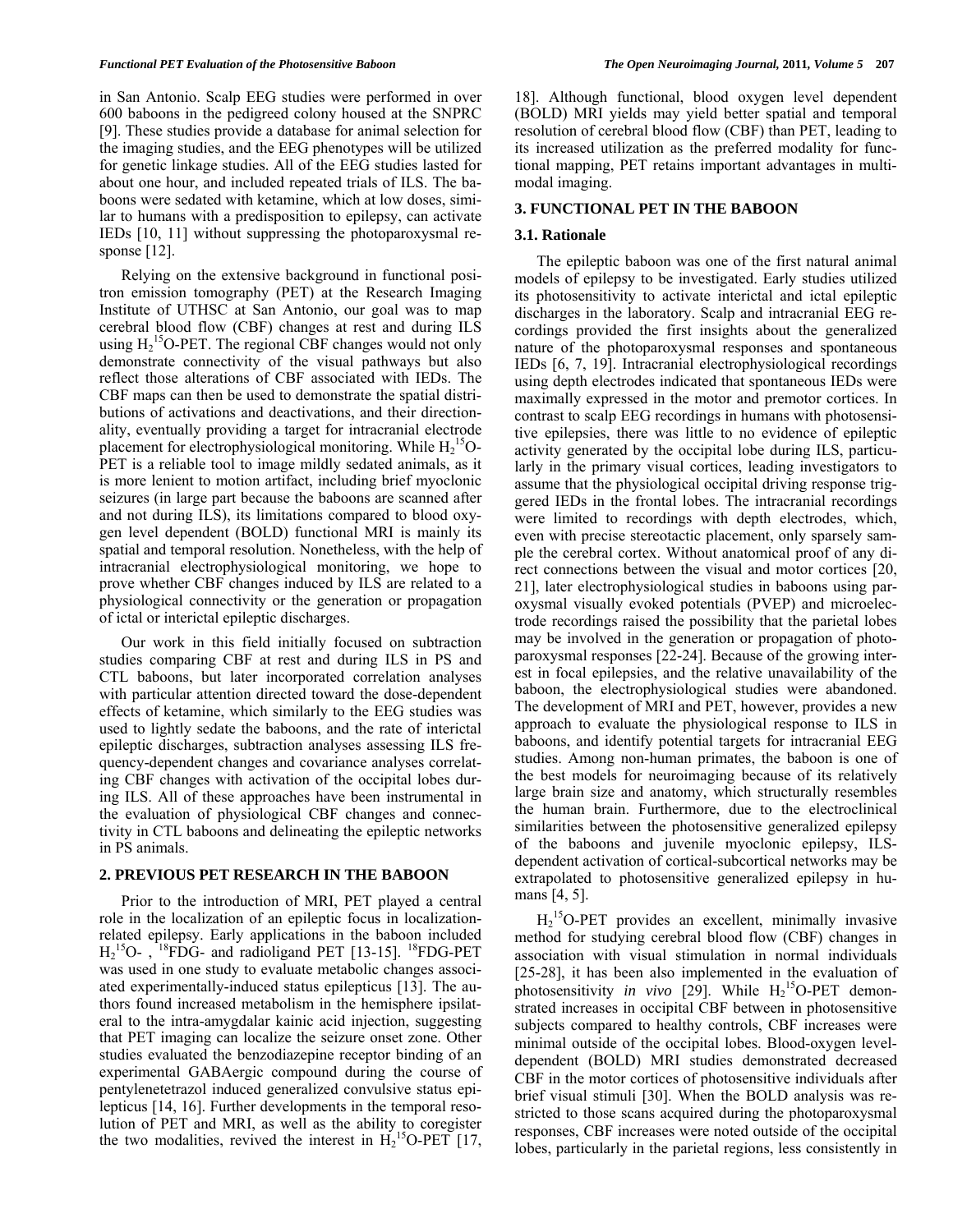the frontal regions [31]. Both  $H_2$ <sup>15</sup>O-PET and BOLD MRI take advantage of neurovascular coupling to deliver visuospatial representations of brief electrophysiological events. The metabolic demand of activated or discharging neurons leads to localized changes in CBF and cerebral blood volume [28]. The expected ILS-related increase in CBF allows the subtraction of resting from activation states. However, as resting CBF can be affected by the activation of IEDs or medications, each of these factors is taken into consideration in the interpretation of subtractions studies. Furthermore, in order to compensate for the shortfalls of the subtraction studies,  $H_2$ <sup>15</sup>O-PET evaluations will need to be complemented by analyses correlating CBF change with quantifiable EEG or CBF markers.

### **3.2. Methodology**

 The data presented for the subtraction and covariance studies includes 8 PS and 6 CTL baboons selected on the basis of EEG findings performed during the PET scans confirming the activation of ictal or interictal epileptic discharges during ILS [32]. The data for the analyses correlating CBF with ketamine dose and IED rate included 8 PS and 8 CTL animals selected on the basis of previous electroclinical classification and EEG findings during acquisition of the resting state PET scans. All of the baboons were females belonging to the *Papio hamadryas anubis* subspecies or were *Papio hamadryas anubis/cynocephalus* hybrids. The two groups were matched for age and weight, but the CTL baboons, that were slightly younger, required higher doses of ketamine to maintain the same level of sedation as the PS baboons. The baboons were treated in strict accordance with the U.S. Public Health Service's *Guide for the Care and Use of Laboratory Animals* [33] and the *Animal Welfare Act*. This study was approved by the Institutional Animal Care and Use Committees of UTHSCSA and SFBR.

### *Ketamine Anesthesia*

 The baboons were sedated with an intramuscular injection of *s-*ketamine 5-6 mg/kg (*KetaVed*, Phoenix Scientific, St. Joseph, Missouri). They were removed from their squeeze cages and their scalp, shoulders and one leg were shaved. A catheter was placed in the saphenous vein. All animals received atropine 0.5 mg intramuscularly to reduce oropharyngeal secretions. EEG electrodes were affixed and the placement of soft restraints and facemask or Velcro straps fitted to limit head movement in the scanner, a continuous ketamine infusion (initially at 6 mg/kg/hr) was then started. The animals' EEG, respiration and movement were monitored continuously. The ketamine infusion rate was adjusted by increments of 0.25-0.5 mg/kg/hr in order optimize sedation. The ketamine dose was lowered if a baboon demonstrated tonic motor activity or a suppressed background on EEG, or increased if the baboon demonstrated voluntary movements. The ketamine dose required for sedation was significantly higher in CTL than PS baboons.

### *PET Scans*

 Dynamic PET images were acquired on a CTI/Siemens HR+ scanner (Siemens, Munich, Germany; 63 contiguous slices, 2.4 mm thickness, 12 frames of 10 seconds each) in 3D mode. Transmission scans were performed for attenuation correction. Five CBF measurements were acquired in each animal. The first, third and fifth scans measured resting CBF, while ILS was delivered at 25 Hz during the second and fourth scans. The baboons received a bolus dose of 20 mCi  $^{15}$ O-labelled water ( $H_2$ <sup>15</sup>O) every 8-10 minutes. The total acquisition time for each scan was 120 seconds. Thirtytwo activation and 48 activation scans were acquired for PS and CTL groups, over 80% being included in the analysis. The remaining scans were excluded either due to motion artifact or oversedation.

# *MRI Scans*

 At the end of each PET session, the baboons were intubated and connected to a ventilator (*Datex-Ohmeda* Aestiva 5, Madison, Wisconsin, U.S.A.). The ketamine drip was discontinued, and the baboons received isoflurane at 1-1.5% inspiratory minimum alveolar concentration (MAC). The baboons were placed supine into a Siemens 3T Trio MRI scanner (*Siemens*, Munich, Germany) using an eight-channel receive-only primate head coil. The baboons were immobilized using soft restraints. Heart rate, pulse oximetry and respiratory rates were monitored. High-resolution (500 $\mu$ m) isotropic), high gray-matter/white-matter contrast  $(\sim 25\%)$ and T1-weighted  $(\sim 25 \text{ signal-to-noise})$  images were used to acquire six full-resolution volumes were acquired using a 3D TurboFlash sequence with an adiabatic inversion contrast pulse (TE/TR/TI =  $3.04/2100/785$  msec, flip angle=13 degrees). Motion correction was performed after the six volumes were aligned to control for head movements between acquisitions.

### *Image Pre-Processing*

 PET images were reconstructed to a matrix size of 128 x 128 x 75, using a 5 mm Hahn filter resulting in images with a spatial resolution of about 7 mm full-width at halfmaximum (FWHM). For each injection of  $H_2$ <sup>15</sup>O, the time of bolus arrival in the brain was confirmed to be in the third frame (20-30 seconds). Therefore, the first two frames (20 seconds) of the data were excluded from further analysis. Frames 3-12 were corrected for intra-scan motion using MCFLIRT tool in FSL software (*FMRIB*, Oxford, UK) and averaged. All resting  $H_2$ <sup>15</sup>O scans were also corrected for inter-scan motion using MCFLIRT. The PET images were value-normalized to a whole-brain mean count of 1000. MRI scans of all baboons were aligned to a baboon MRI template. Each animal's PET scan was co-registered with its own MRI using the Convex Hull algorithm [33]. Further analysis of PET and MRI data were performed once the images were processed to a common space (Fig. **1**). Bonferroni correction was used to control for multiple comparisons.

### *Image Analysis*

#### *Conditional Contrasts*

 Images were analyzed using a combination of voxel-wise statistical parametric images (SPIs) previously described [35]. Briefly, SPIs consisted of contrast between ILS and resting conditions computed both within animals and intergroup for the PS and CTL groups  $(SPI\{z\})$ . An automated, local-maximum search [36] was performed for the activation and deactivation clusters of the  $SPI\{z\}$  image, and only clusters with a z value of 1.96, with  $p \le 0.05$  and a volume >80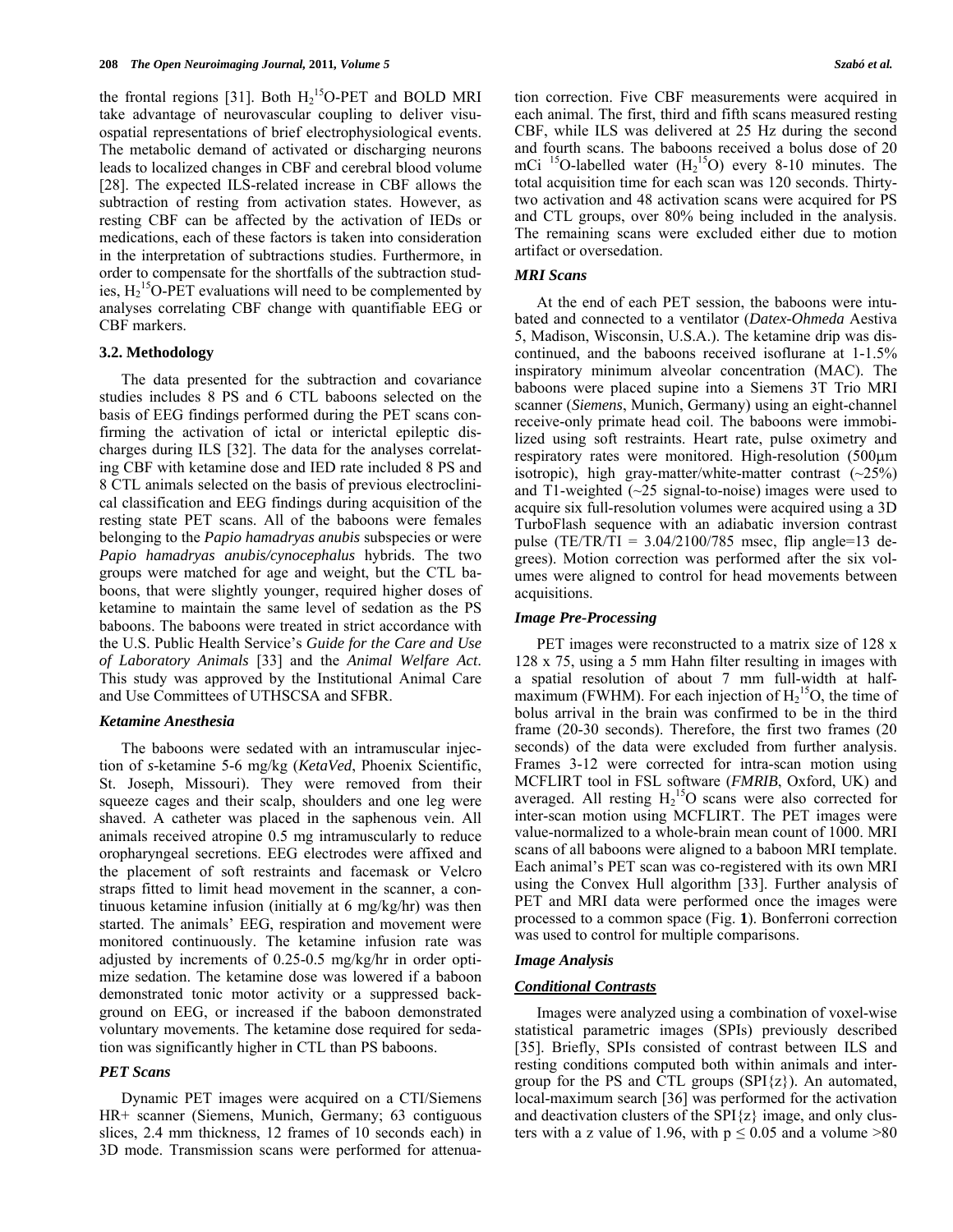

**Fig. (1).** Coregistration of PET and MRI in the Baboon.

Legend: Averaged  $H_2$ <sup>15</sup>O-PET images co-registered with a MRI template.

mm<sup>3</sup> were considered for analysis. Activation and deactivation clusters were localized using PET templates [18].

# *Volume of Interest (VOI) Analysis*

 Hemodynamic responses were probed bilaterally in homologous regions of the occipital and medial orbitofrontal cortices (Fig. **2**). These were the brain regions showing maximum bilateral activation during ILS in the CTL and PS groups, respectively. The cross-group z-score image  $(SPI\{z\})$  contrasting photic stimulation with the resting control state was used to specify the location of cubic VOIs (1 cm<sup>3</sup>). The VOIs were placed in the center of mass of the activated cluster at these sites, as specified by an automated local-maximum search [34]. After normalization of each image to a whole-brain mean of 1,000 within these VOIs, the average value normalized counts (VNCs), which are the "raw" PET counts, were compared for each imaging condition in both groups.

# *Correlational Analysis*

A statistical parametric image of  $r$  values (SPI $\{r\}$ ) was computed as a voxel-wise correlation of CBF at the seed voxel centered on the ILS-induced occipital CBF responses in the CTL group [32]. These homologous regions were selected as they were the regions showing symmetrical activation closest to the primary visual cortices, and hence near to the origin of the visual pathways. The seed region  $(2.7 \text{ cm}^3)$ was superior to external calcarine fissure in the occipital lobes of the CTL animals. SPI{r} were analyzed for correlational effects first by an omnibus (whole-brain) test and, if omnibus significance was proven, then a post hoc (regional) test was done and local extrema were identified. The SPI{r} were converted to  $SPI\{z\}$ , P values were assigned from the Z distribution, and corrected for the number of positive and negative extrema. The volumes of significant correlations in various brain regions in both the hemispheres meeting the above criteria were identified. Activation and deactivation clusters were localized using PET templates [18].

 Correlations were sought between ketamine dose and regional CBF changes in each group [37]. The doses ranged between 4.8 and 14.6 mg/kg/hr. The CTL group received statistically higher doses of ketamine  $(p<0.05)$  than the PS group. In order to control for the differences in ketamine doses used in the two groups, eight scans were identified in each group using similar doses of ketamine. These scans belonged to four PS animals receiving mean ketamine doses of 7.9 (+/-1.1) mg/kg/hr and three CTL animals receiving 8.5 (+/- 1.0) mg/kg/hr. Unfortunately, this sample size was too small to achieve statistical power.

### *EEG Studies*

 EEG recordings were performed during the PET scans to monitor the level of sedation, ictal and interictal epileptic discharges, occurring in resting state or during photoparoxysmal and photoconvulsive responses. EEG techniques have been described elsewhere [35]. The EEG recording was reviewed over the 90-second PET acquisition period for each animal, and the presence of IEDs and brief myoclonic seizures, predominantly consisting of eyelid myoclonus, were documented on the basis if muscle or blink artifacts. All of the EEG samples were reviewed by a single investigator (CAS) who was blinded to identity and prior EEG diagnosis of the baboons.

# **3.3. Results**

### *Subtraction Analyses*

 In attempt to compare the CBF changes between photosensitive (PS) and asymptomatic, control (CTL) baboons averaged resting scans were subtracted from averaged activation scans (during ILS at 25 Hz) in each individual, the before the subtraction scans were averaged for each group. The subtraction analyses demonstrated multiregional activations and deactivations in both PS and CTL groups, but with more frontotemporal cortical and subcortical activation in the PS group (Fig. **2**). Frontally, the medial orbitofrontal and anterior cingulate gyri were activated in the PS group, as well as the medial and anterolateral temporal cortices. The activa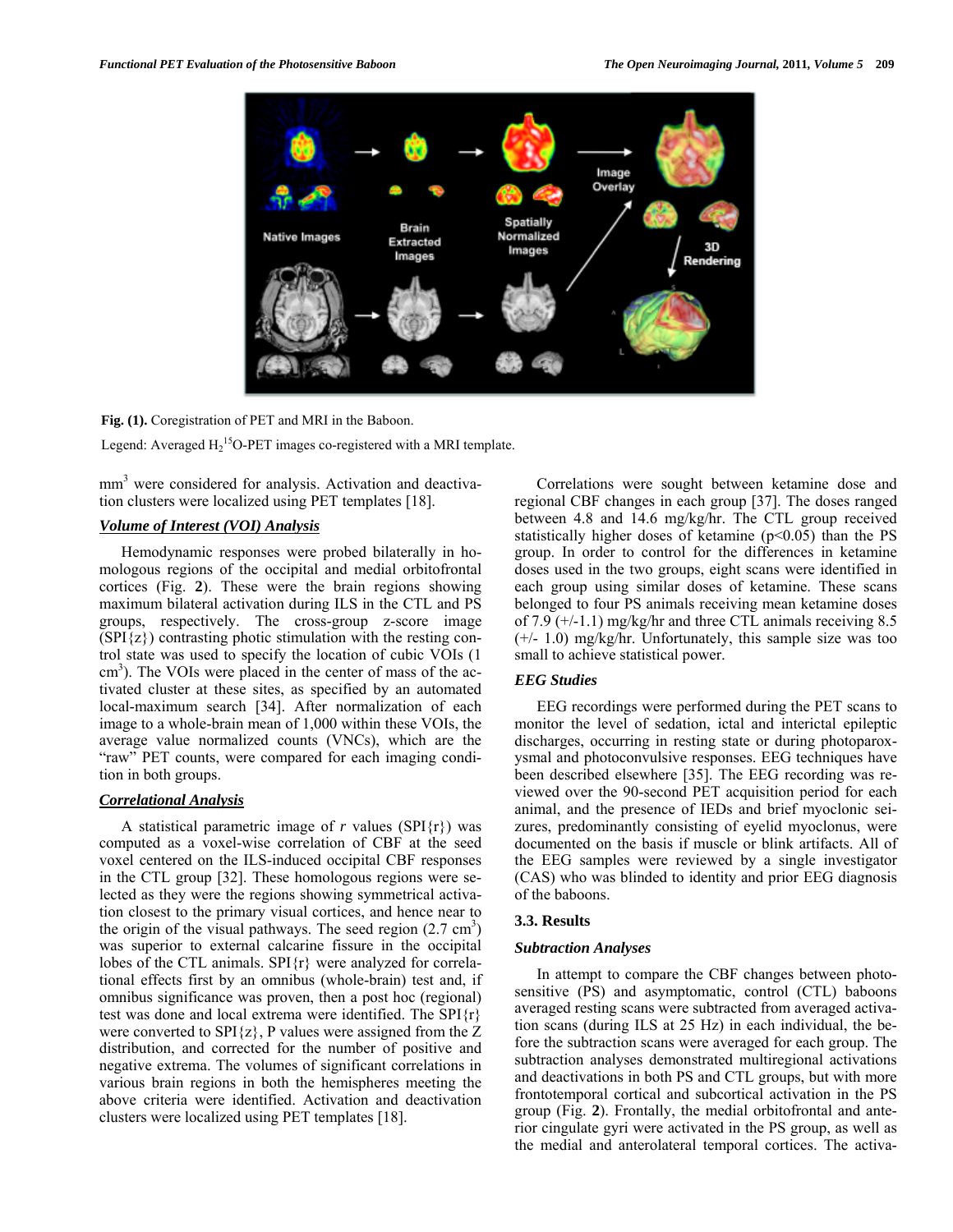tions were asymmetric, usually more prominent over the right hemisphere. Subcortically, the activations were noted in the striatum, particularly the globus pallidum, bilaterally, the pineal gland and in the left lateral geniculate nucleus. Deactivations were also widespread, engulfing the frontal, central and parietal cortices, particularly the left SMA. The cortical activations in the CTL group were localized to the occipital lobes, particularly superior to the external calcarine sulci bilaterally, the left posterior cingulate gyrus, angular and principal gyri, and subcortically to the right lateral geniculate nucleus and putamen. Deactivations were noted in the temporal lobes, with persistent activation of the amygdalae, orbitofrontal and medial frontoparietal regions, particularly in the right SMA. The inverted CBF in some brain regions, even the activation or deactivation of homologous cortical regions, suggest that cortico-cortical networks respond differently in PS and CTL baboons, even in the lateralization of CBF changes.

 Absent activations of the occipital cortices in PS baboons contrasts BOLD fMRI findings and  $H_2$ <sup>15</sup>O-PET in photosensitive humans [29, 31]. Quantification of normalized CBF changes reflected increases in occipital CBF in PS baboons at rest compared to CTL animals, while CBF increases during ILS were similar. The net CBF change consequently did not achieve statistical significance. The regional activation of orbitofrontal cortices and diffuse frontoparietal hypoperfusion in PS baboons during ILS were also unexpected findings. Early electrophysiological studies using intracranial electrodes demonstrated bilateral activation during interictal and ictal epileptic discharges in the rolandic and prerolandic frontal cortices during the photoparoxysmal response, with a delayed involvement of the orbitofrontal cortices, only with sustained ictal discharges [7]. The absence of activation of the frontoparietal cortices during ILS was also noted in previous studies, and was thought to reflect cortical inhibition or CBF undershoot following the IEDs [29, 30]. The fact that CBF tends to decrease between generalized spike-and-wave discharges or absence seizures, reduces the sensitivity of detecting CBF increases associated with ictal discharges [38]. The activation of the orbitofrontal cortices in PS baboons, on the other hand, may reflect a lower baseline or resting CBF. Alternatively, fMRI studies of absence seizures in humans also demonstrated a sustained increase of orbitofrontal CBF before and after brief IEDs, lasting longer than in the lateral or medial frontal regions [39]. Whether this would be the case during the brief discharges associated with the photoparoxysmal response is unknown.

 Subcortically, only the right thalamus was activated, ipsilateral to the larger occipital, orbitofrontal and temporal activations. While the thalami were activated during sustained ictal discharges associated with absence seizures [40-42], photoparoxysmal responses result in predominantly cortical activations as they propagate predominantly by corticocortical pathways not involving the thalamus, particularly in the setting of the brief generalized polyspike or spike-andwave discharges associated with myoclonic seizures [31]. Furthermore, CBF was increased bilaterally in the internal globus pallidum and putamen in PS baboons, possibly reflecting the activation of nigrostriatal pathways in response to generalized seizures [43].

#### *Ketamine- and IED-related CBF Changes*

 In order to better evaluate the differences in resting CBF between the PS and CTL baboons, we searched for ketamine or IED-related effects on CBF. Subtraction scans, comparing resting states of CTL and PS baboons, did not demonstrate any statistically significant differences in any brain regions. As CBF changes differed between PS and CTL baboons in a dose-dependent fashion, CBF was compared in a subset of the animals receiving the same, weight-adjusted, ketamine dose during the resting scans. This comparison demonstrated increased occipital CBF and decreased frontal CBF in the PS baboons. In healthy human subjects receiving increasing, subtherapeutic doses of ketamine, global CBF is increased, particularly in the frontal regions, with little to no change in the occipital regions [44]. This baseline activation of the occipital lobes which increases with ketamine dose increases has no obvious explanation. It is not likely to be driven by IEDs, as these are expressed mainly in the frontal regions, but rather by ketamine-induced cortical disinhibition. Nonetheless, while the CBF patterns correlating ketamine dose and IED rate differed substantially in the frontal lobes of PS baboons, occipitally the correlation analyses appeared to be concordant for both variables [37].

 Furthermore, correlation analyses with resting IED rate demonstrated a symmetrical pattern of activation of the primary occipital cortices, lateral parieto-occipital regions, angular gyri and of the primary somatosensory cortices (Fig. **3**). Subcortical structures are also activated, though less symmetrically, with the left thalamus showing increasing activation with IEDs. It is possible that the duration of the interictal or ictal discharges would be better correlated with bilateral thalamic CBF increases, but scalp EEG may be too unreliable to precisely quantify discharge duration. Nonetheless, correlation of resting CBF with IED rate may have reproduced at least part of the network responsible for the generation and propagation IEDs. Hence, in contrast to previous observations [19], it is likely that the parieto-occipital regions contain either the electrophysiological or biochemical framework to elicit and synchronize IEDs, even in the absence of ILS.

### *Stimulus-Frequency Dependent Changes*

 One approach to identify connectivity of brain regions in PS and CTL baboons, is to evaluate CBF changes associated with altered parameters of stimulation. Variability of occipital CBF change was reported in healthy humans exposed to ILS, with CBF maximized at 8 Hz frequency, resonating at the same frequency of the awake posterior background [25]. Outside of the occipital lobes, CBF changes also appeared in the lateral and medial frontal lobes, temporal lobes and cingulate gyrus, which tended to decrease at increasing ILS frequencies, while CBF tended to increase in the visual association cortices [26]. A biphasic CBF change similar to the occipital lobes was only noted in the anterior cingulate region, but was maximal at 4 Hz.

 In an ongoing study evaluating regional CBF changes due to ILS-stimulus frequency, preliminary findings in five PS and 3 CTL baboons demonstrated marked differences between them [45]. Averaged subtractions scans for three PS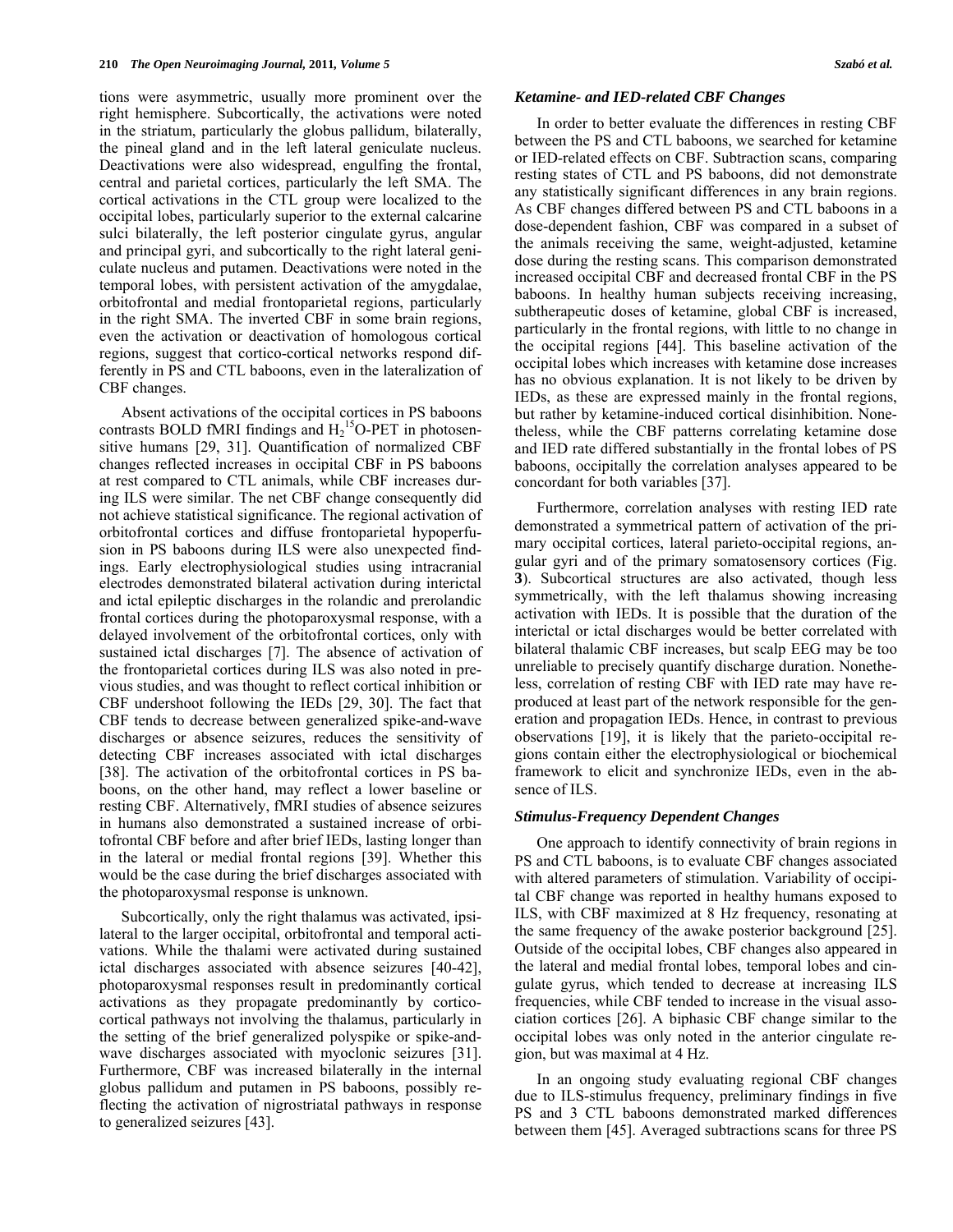

**Fig. (2).** Subtraction Analyses in Photosensitive and Control Baboons.

Legend: CBF changes superimposed on axial MRI. Row (**A**) Controls, row (B) Photosensitive Baboons. Left side is on viewer's left.



**Fig. (3).** Correlation of CBF with Rate of Interictal Epileptic Discharges in the Baboon.

and CTL animals were compared at 5, 10, 15 and 25 Hz frequencies for particular regions of interest, including the occipital, posterior cingulate, orbitofrontal and motor cortices. Similar to humans, biphasic changes were noted in the occipital lobes, posterior cingulate cortex and motor cortices in the CTL baboons. CBF values, on the other hand, were maximal at higher frequencies in baboons than humans, namely 10-15 Hz (Fig. **4**). While CBF maximized at ILS frequencies of 15-25 Hz in the PS baboons, the overall biphasic changes were maintained in the same brain regions. The only exceptions were the occipital lobes, where CBF increased progressively to 25 Hz. While these regions may also adhere to a biphasic response if ILS frequencies were to be increased further, progressive activation at increasing ILS frequencies may reflect decreased inhibition in PS baboons, particularly at frequencies that are most likely to trigger photoparoxysmal discharges. As this finding may be in part an artifact of ketamine's pharmacodynamic effect, it is necessary to validate this finding with anesthetics with a different mode of action. It will be also important to test the CBF responses at higher ILS frequencies in order to confirm that 25 Hz is associated in maximal excitation in the PS baboon.

### *Covariance Analyses*

 Covariance analyses to correlate CBF changes with respect to a single region of interest. As the occipital lobe is the entrance point for visual stimulation, which reliably produced CBF increases in both CTL and PS, it provides an excellent region of reference for covariance analyses. The CBF changes that are reported outside of the occipital lobe in the setting of a covariance analysis, are secondary to occipital CBF increases. Surprisingly, the CTL baboons demonstrated asymmetrical, and mainly unilateral, activation patterns in brain regions outside of the occipital lobes, implying connectivity of the occipital lobes with brain regions in the same hemisphere. However, there was increased activation of brain regions with respect to left than right occipital lobe activation. Whether this asymmetry represents a particular ocular dominance is unclear, but it may merely imply a preferential processing of gross, high-frequency visual stimuli in the left hemisphere. The PS baboons, on the other hand, demonstrated widespread activation of both occipital lobes, and symmetrical activation of the parietal lobes and the sensorimotor cortices, regardless of the lateralization of the region of interest. From this analysis, and similar to the results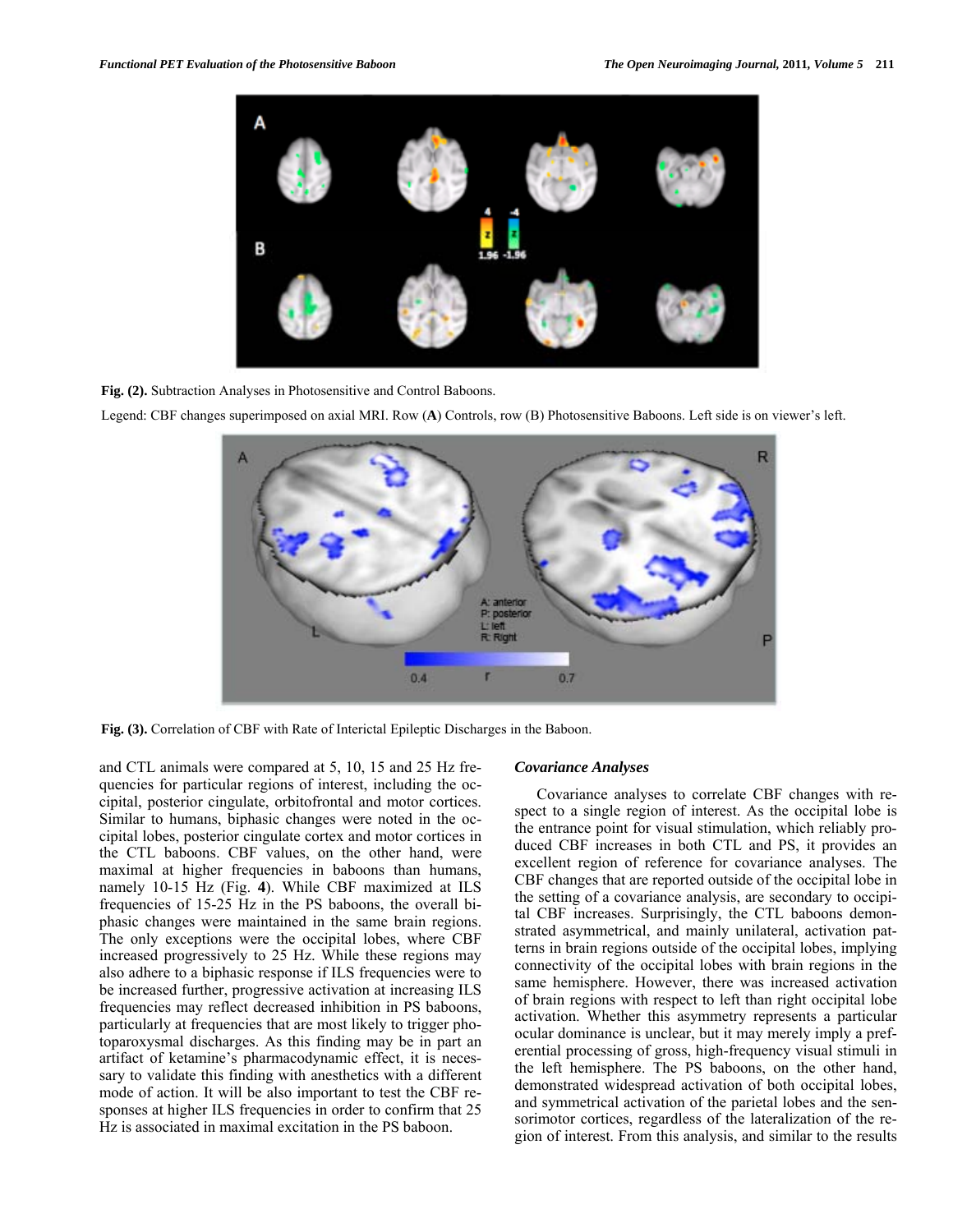

**Fig. (4).** ROI Analysis of CBF change with Variable ILS Frequency in the Baboon.

Legend: L left, R right, V1 primary visual area, OF orbitofrontal cortex, PC posterior cingulate gyrus, M1 primary motor cortex. hatched columns pertain to photosensitive baboons.

of the correlations analysis of IEDs, it was apparent that synchronization of the photoparoxysmal response occurred at the level of the occipital lobes, with symmetrical coactivation of parietal association areas and sensorimotor cortices. While these regional CBF coactivations may not determine the areas where spontaneous or ILS-induced ictal or interictal epileptic discharges are generated, they do outline the brain regions that are likely nodes in a network subserving the propagation of the photoparoxysmal response along known anatomical pathways [20, 21]. This finding is in stark contrast with earlier electrophysiological studies demonstrating the generation of IEDs only at the level of the perirolandic (predominantly motor) cortices, with propagation to the medial and lateral frontal cortices [7]. These studies reported that ictal or interictal epileptic discharges appear occipitally only after their expression in the frontal lobes. It is unclear, whether the emphasis on the frontal lobes by these earlier studies was based upon a sampling bias limited by the use of depth electrodes or recording equipment, but the CBF changes identified by our group need to be verified electrophysiologically.

# **4. CONCLUSIONS**

 The objective of PET studies was to outline the epileptic network, providing potential targets for intracranial electrophysiological monitoring. The correlation and covariance analyses were effective tools for mapping circuits spontaneous and ILS-induced IEDs, respectively. The correlation and covariance analyses evaluate relative changes of CBF with independent variables and between brain regions, thereby reducing the effect of resting state CBF, particularly the effect of ketamine, on cortical and subcortical activation patterns. As the maps representing occipital CBF covariance and resting IED correlations are generated by distinct (only partly dependent) variables pertaining to the baboons photosensitive, generalized epilepsy, overlapping regions of interest may include brain regions belonging to the epileptic network. Fig. (**5**) depicts the composite map of these analyses, demonstrating overlap in the lateral occipital cortices, angular gyri superior and medial parietal lobes and the sensorimotor cortices, bilaterally. This composite map, and its individual components, support a much greater involvement of the parieto-occipital cortices in the generation of the photoparoxysmal response and spontaneous IEDs than previous researchers had proposed [7, 19].

 Nonetheless, it is not clear whether regional CBF changes reflect synaptic events related to corticocortical transmission or the generation or propagation of ictal or interictal epileptic discharges. Functional BOLD-MRI studies mapping CBF changes with respect to the discharges associated with the photoparoxysmal response may provide a more effective methodology to evaluate the evolution of CBF changes associated with a single photoparoxysmal response or spontaneous IED. One of the shortcomings of the PET analysis is that fluctuations of CBF related to IEDs or seizures are averaged over an extended uptake period, and consequently may remain undetected. But even with fMRI, the BOLD changes lag behind electrophysiological changes by seconds, and clearly separating epileptic and physiological activity may be hampered in photosensitive individuals. Ultimately, well-designed electrophysiological approaches will be needed to evaluate the mechanisms underlying CBF changes associated with ILS in photosensitive and symptomatic individuals.

### **5. FUTURE STUDIES**

### **5.1. Absolute PET Quantification**

 Absolute PET quantification will be needed to evaluate any subtle CBF or metabolic differences between photosensitive and a healthy, control baboons, particularly at rest. It is important to quantify relative orbitofrontal CBF decreases, and occipital CBF increases, in photosensitive animals to better understand whether these changes reflect functional or structural abnormalities.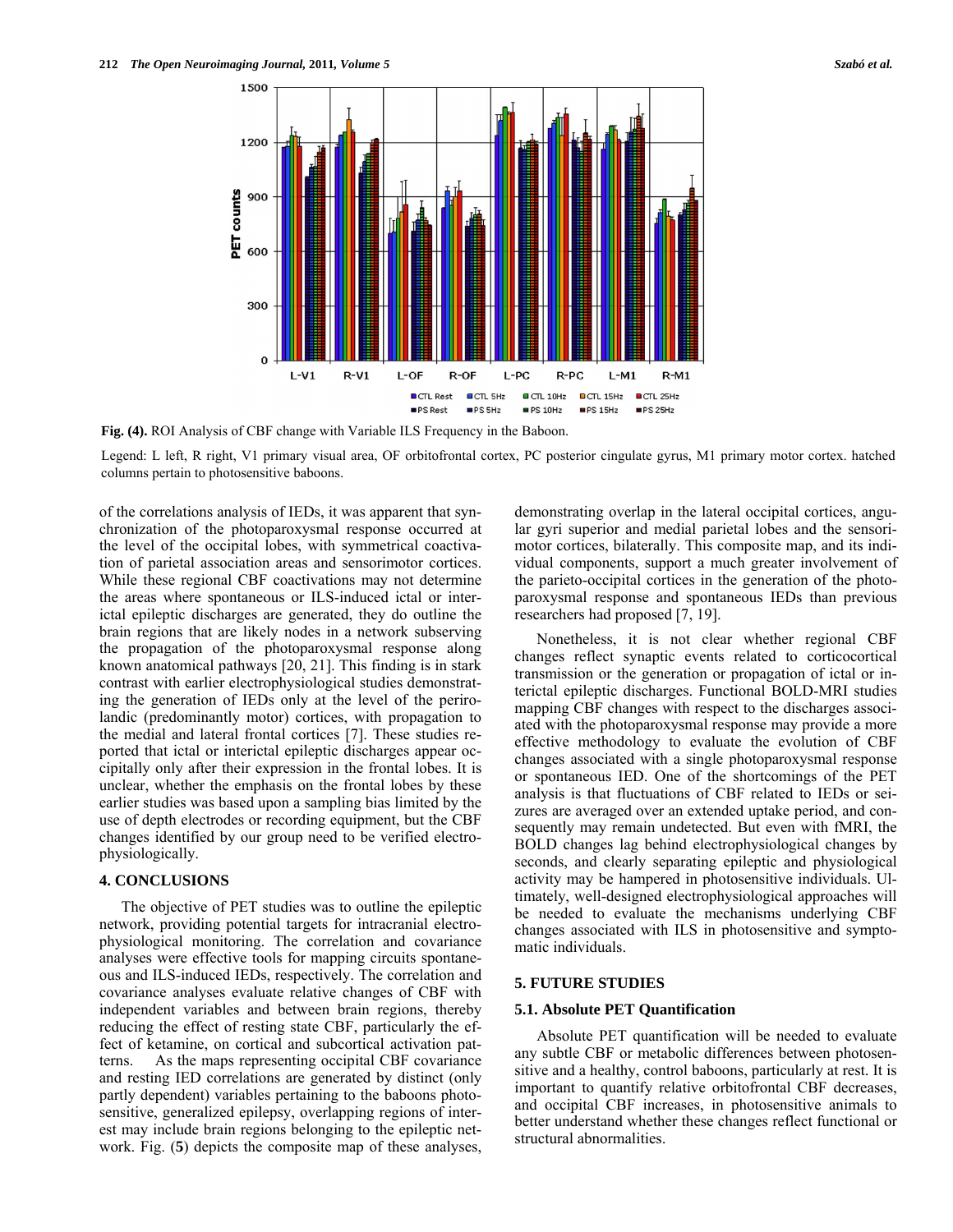

**Fig. (5).** Covariance/Correlation Analyses in Photosensitive Baboons.

Legend: Covariance analyses evaluating CBF change with left or right occipital lobe activation are merged with the correlation analysis of CBF change with IED Rate.

# **5.2. Structural Equation Modeling**

 Structural equation modeling (SEM) requires a study design altering regional CBF by a quantifiable change in the stimulus [46]. This could include stimulus duration, changes in the luminance or distance of the stimulus. As the alteration of ILS-frequency affects both occipital and cerebral CBF changes in PS and CTL baboons, it may provide an optimal biomarker for modeling of connectivity of the visual cortices. However, as structural equation modeling depends upon connectivity, it may not be adequate to map the entire epileptic network, particularly those regions remotely connected to the visual cortices. SEM not only demonstrates connections between the suspected nodes of the epileptic or physiological networks, but can also determine their directionality.

### **5.3. Functional MRI and Electrophysiological Studies**

 Functional BOLD MRI has been implemented favorably in the evaluation of absence seizures [40, 41] and the photoparoxysmal response [31] in humans. The continuous acquisition of MRI data with the retrospective correlation with spike-and-wave discharges occurring on with EEG has been an effective model in mapping the BOLD changes before, during and after the ictal or interictal discharge. In absence seizures, BOLD changes even precede the recording of the ictal discharges in some brain regions, which had not been reported in other studies [38]. BOLD changes increase and migrate during the course of the epileptic discharge visible on scalp EEG. The BOLD increases then resolve, with subsequent decreases in BOLD signal in the previously activated and adjacent brain regions. These studies all prove that "generalized" discharges, although generated bilaterally, are associated with localized CBF changes that propagate interand subcortically. These studies need to be confirmed in intracranial electrophysiological studies animal models of generalized epilepsy. The WAG-Rij rodent model of absence epilepsy was evaluated with intracranial EEG recordings and, in one study, IEDs were correlated with cortical CBF changes [47, 48]. Researchers demonstrated a likely parietal lobe onset of absence seizures, more specifically localized to the somatosensory barrel-cortex. Similarly, the baboon model should be amenable for the same multimodal approach, synthesizing CBF maps and intracranial EEG recordings. The functional neuroimaging studies, in the case of the baboon, will provide the targets for the EEG evaluation, both to confirm potential electrophysiological mechanisms underlying the CBF changes and better delineating the temporal evolution of the spontaneous and ILS-induced ictal and interictal epileptic discharges.

# **ACKNOWLEDGEMENTS**

 This study was supported by the South Texas Veterans Health Care System (VISN 17) and by the NIH/NCRR base grant (P51 RR013986) that supports the SNPRC. This research also was supported in part by NIH/NINDS grant R01 NS047755 and NIH/NINDS grant R21 NS065431. F.S. Salinas is supported by a National Research Service Award (NIH/NINDS F32 NS066694). The pedigreed baboon resources were supported in part by NIH/NHLBI grant P01 HL028972. This research was conducted in part in facilities constructed with support from the Research Facilities Improvement Program under grants C06 RR15456 and C06 RR014578 from NIH/NCRR.

# **REFERENCES**

[1] Commission on Classification and Terminology of the International League Against Epilepsy. Proposal for revised clinical and electroencephalographic classification for epileptic seizures. Epilepsia 1981; 22: 489-501.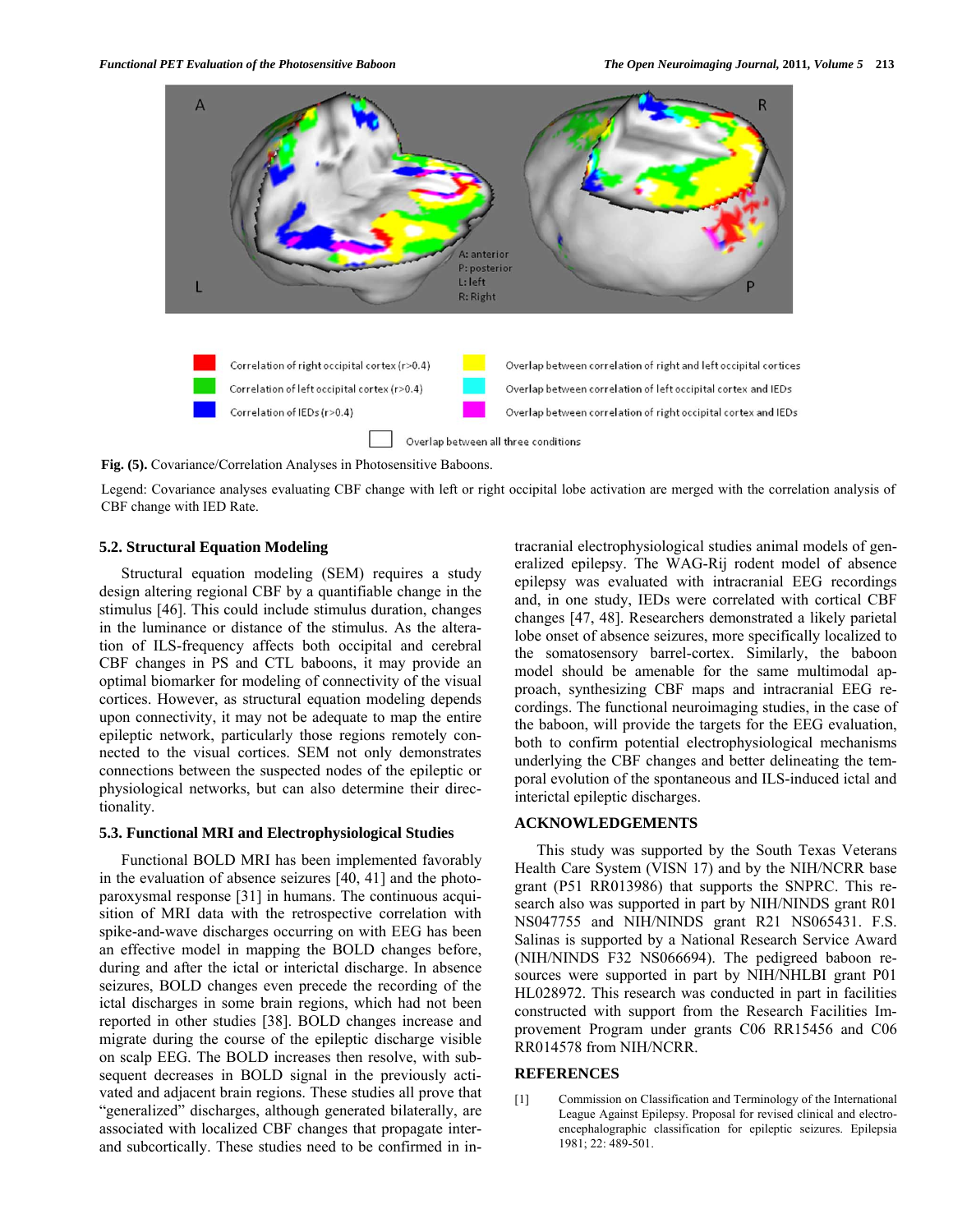- [2] Commission on Classification and Terminology of the International League Against Epilepsy. Proposal for revised classification of epilepsies and epileptic syndromes. Epilepsia 1989; 30: 389-99.
- [3] Killam EK. Photomyoclonic seizures in the baboon, *Papio papio*. Federation Proc 1979; 38: 2429-33.
- [4] Szabó CÁ, Leland MM, Knape KD, *et al.* Clinical and EEG phenotypes of epilepsy in the baboon (*Papio hamadryas* spp). Epilepsy Res 2005; 65: 71-80.
- [5] Williams JT, Leland MM, Knape KD, Szabó CÁ. Epidemiology of seizures in a baboon colony. Epilepsia Suppl 2005; 8: 306.
- [6] Killam KF, Killam EK, Naquet R. An animal model of light sensitive epilepsy. Electroencephalogr Clin Neurophysiol 1967; 22: 497- 513.
- [7] Fischer-Williams M, Poncet M, Riche D, Naquet R. Light-induced epilepsy in the baboon *Papio papio*: Cortical and depth recordings. Electroencephalogr Clin Neurophysiol 1968; 25: 557-69.
- [8] Janz D, Durner M. Juvenile myoclonic epilepsy. In: Engel J Jr., Pedley TA Eds. Epilepsy: A Comprehensive Textbook. Philadelphia, Lippincott-Raven Publishers, 1997; pp. 2389-400.
- [9] Szabó CÁ, Knape KD, Salinas FS, Leland MM, Williams JT. EEG phenotypes in an extended baboon pedigree. American Epilepsy Society Meeting 2010 (Abstract A.07).
- [10] Ferrer-Allado T, Brechner VL, Dymond A, Cozen H, Crandall P. Ketamine-induced electroconvulsive phenomena in the human limbic and thalamic regions. Anesthesiology 1973; 38: 333-44.
- [11] Arfel G, De Laverde M, De Pommery J, De Pommery H. Action de la ketamine sur les décharges paroxystiques provoquées par embolie aerique chez le babouin *Papio papio* [French]. Electroencephalogr Clin Neurophysiol 1976; 41:357-66.
- [12] Szabó CÁ, Leland MM, Sztonak L, *et al.* Scalp EEG for the diagnosis of epilepsy and photosensitivity in the baboon. Am J Primatol 2004; 62: 95-106.
- [13] Cepeda C, Menini C, Naquet R, Mestelan G, Crouzel C, Comar D. Positron emission tomography in a case of experimental focal epilepsy in the baboon. Electroencephalogr Clin Neurophysiol 1982; 54: 87-90.
- [14] Riche D, Hantraye P, Guibert B, *et al.* Anatomical atlas of the baboon's brain in the orbito-meatal plane used in the experimental positron emission tomography. Brain Res Bull 1988; 20: 283-301.
- [15] Chavoix C, Hantraye P, Brouillet E, *et al.* Status epilepticus induced by pentylenetetrazole modulates *in vivo* [<sup>11</sup>C] Ro 15-1788 binding to benzodiazepine receptors: Effects of ligands acting at the supramolecular receptor complex. Eur J Pharm. 1988; 146: 207-14.
- [16] Brouillet E, Chavoix C, de la Sayette V, *et al.* Anticonvulsant activity of the diaryltriazine, LY81067: studies using electroencephalographic recording and positron emission tomography. Neuropharmacology 1989; 28:351-8.
- [17] Black KJ, Snyder AZ, Koller JM, Gado MH, Perlmutter JS. Template images for nonhuman primate neuroimaging: 1. Baboon. NeuroImage 2001; 14: 736-43.
- [18] Greer PJ, Villemagne VL, Ruszkiewicz J, *et al.* MR atlas of the baboon brain for functional neuroimaging. Brain Res Bull 2002; 58: 429-38.
- [19] Naquet R, Catier J, Ménini C. Neurophysiology of photically induced epilepsy in *Papio papio*. Adv Neurol 1975; 10: 107-118.
- [20] Riche D. Afferents to the frontal and occipital lobes in the baboon studied with horseradish peroxidase transport. Neurosci Lett Suppl  $1980 \cdot 5 \cdot 198$
- [21] Riche D, Behzadi G, Calderazzo-Filho LS, Guillon R. Cortical and subcortical connections of the parietal area 7 in the baboon: Using the horseradish peroxidase (HRP) transport. Neurosci Lett Suppl 1982;10:409-10.
- [22] Ménini C, Stutzmann JM, Laurent H, Naquet R. Paroxysmal visual evoked potentials (PVEPs) in *Papio papio*. I. Morphological and topographical characteristics. Comparison with paroxysmal discharges. Electroencephalogr Clin Neurophysiol 1980; 50: 356-64.
- [23] Silva-Barrat C, Ménini C, Bryère P, Naquet R. Multiunitary activity analysis of cortical and subcortical structures in paroxysmal discharges and grand mal seizures in photosensitive baboons. Electroencephalogr Clin Neurophysiol 1986; 64: 455-68.
- [24] Silva-Barrat C, Ménini C. The influence of intermittent light stimulation on potentials evoked by single flashes in photosensitive and

non-photosensitive *Papio papio*. Electroencephalogr Clin Neurophysiol 1986; 57: 448-61.

- [25] Fox PT, Raichle ME. Stimulus rate determines regional brain blood flow in striate cortex. Ann Neurol 1985; 17: 303-5.
- [26] Mentis MJ, Alexander GE, Grady CL, et al. Frequency variation of a pattern-flash visual stimulus during PET differentially activates brain from striate through frontal cortex. NeuroImage 1997; 5: 116- 28.
- [27] Ito H, Takahashi K, Hatazawa J, Kim, S-G, Kanno I. Changes in human regional cerebral blood flow and cerebral blood volume during visual stimulation measured by positron emission tomography. J Cereb Blood Flow Metab 2001; 21: 608-12.
- [28] Mintun MA, Vlassenko AG, Shulman GL, Snyder AZ. Timerelated increase of oxygen utilization in continuously activated human visual cortex. NeuroImage 2002; 16: 531-7.
- [29] Da Silva EA, Muller R-A, Chugani DC, *et al.* Brain activation during intermittent photic stimulation: A  $\lceil$ <sup>15</sup>O]-Water PET study on photosensitive epilepsy. Epilepsia 1999; 40: 17-22.
- [30] Hill RA, Chiappa KH, Huang-Hellinger F, Jenkins BG. Hemodynamic and metabolic aspects of photosensitive epilepsy revealed by functional magnetic resonance imaging and magnetic resonance spectroscopy. Epilepsia 1999; 40: 912-20.
- [31] Moeller F, Siebner HR, Ahlgrimm N, *et al.* **fMRI** activation during spike and wave discharges evoked by photic stimulation. NeuroImage 2009; 48: 682-95.
- [32] Szabó CÁ, Narayana F, Franklin C, *et al.* Covariance analyses of occipital lobe CBF in the photosensitive baboon. American Epilepsy Society Meeting 2009 (Abstract 3.121).
- [33] Grossblatt N. Guide for the Care and Use of Laboratory Animals. Washington D.C.: National Academy Press, 1997.
- [34] Lancaster JL, Fox PT, Downs H, *et al.* Global spatial normalization of human brain using convex hulls. J Nucl Med 1999; 40: 942- 55.
- [35] Szabó CÁ, Narayana S, Kochunov PV, *et al.* PET imaging in the photosensitive baboon: A case-controlled study. Epilepsia 2007; 48: 245-53.
- [36] Mintun MA, Fox PT, Raichle ME. A highly accurate method of localizing regions of neuronal activation in the human brain with positron emission tomography. J Cereb Blood Flow Metab 1989; 9: 96-103
- [37] Szabó CÁ, Narayana F, Franklin C, *et al.* "Resting" CBF in the epileptic baboon: Correlation with ketamine dose and interictal epileptic discharges. Epilepsy Res 2008; 82: 57-63.
- [38] Schridde U, Khubchandani M, Motelow JE, Sanganahalli BG, Hyder F, Blumenfeld H. Negative BOLD with large increases in neuronal activity. Cereb Cortex 2008; 18: 1814-27.
- [39] Bai X, Vestal M, Berman R, *et al.* Dynamic time course of typical childhood absence seizures: EEG, behavior, and functional magnetic resonance imaging. J Neurosci 2010; 30: 5884-93.
- [40] Aghakhani Y, Bagshaw AP, Benar CG, *et al.* fMRI activation during spike and wave discharges in idiopathic generalized epilepsy. Brain 2004; 127: 1127-44.
- [41] Gotman J, Grova C, Bagshaw A, Kobayashi E, Aghakhani Y, Dubeau F. Generalized epileptic discharges show thalamocortical activation and suspension of the default state of the brain. Proc Natl Acad Sci USA 2005; 102: 15236-40.
- [42] Hamandi K, Salek-Haddadi A, Laufs H, *et al.* EEG-fMRI of idiopathic and secondarily generalized epilepsies. NeuroImage 2006; 31: 1700-10.
- [43] Gale K. Subcortical structures and pathways involved in convulsive seizure generation. J Clin Neurophys 1992; 9: 264-77.
- [44] Långsjö JK, Kaisti KK, Aalto S, *et al.* Effects of subanesthetic doses of ketamine on regional cerebral blood flow, oxygen consumption, and blood volume in humans. Anesthesiology 2003; 99: 614-23.
- [45] Salinas FS, Narayana S, Knape KD, Leland MM, Szabó CÁ. Rate dependent regional brain activations during intermittent light stimulation in photosensitive and control non-human primates. American Epilepsy Society Meeting 2010 (Abstract 3.160).
- [46] Laird AR, Robbins JM, Li K, *et al.* Modeling motor connectivity using TMS/PET and structural equation modeling. Neuroimage, 2008; 41: 424-36.